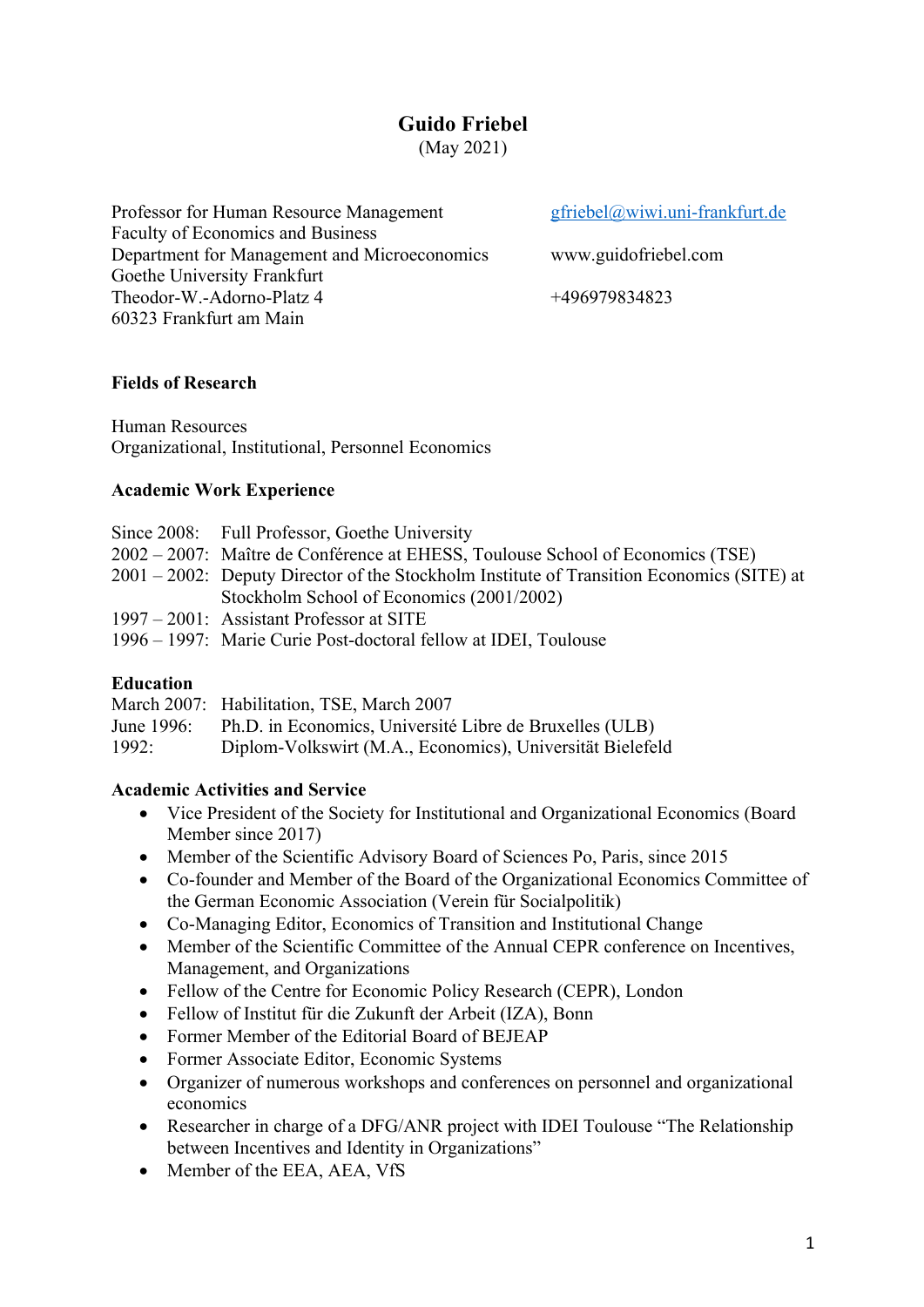## **Awards**

Two times winner of the Gold Medal of the Global Development Network (for papers 23 and 24 with Sergei Guriev)

# **Professional Experience**

|       | 1997 – 2000: Team leader, Russian-European Centre for Economic Policy (RECEP), |
|-------|--------------------------------------------------------------------------------|
|       | Moscow                                                                         |
| 1990: | Treuhandanstalt (THA), Berlin, Corporate Finance                               |
|       | 1992 – 1993: Consultant with THA in the Moscow Region                          |
|       | 1984 – 1985: Mandatory military service                                        |

## **Academic Seminars (2018 to April 2021)**

Bologna, UC Berkeley, Los Andes Bogotá, Rosario Bogotá, CEU Budapest, EEA Cologne (invited session), Copenhagen, Queen's Kingston, SIOE Montreal, Columbia U New York, INSEAD Singapore, Stanford, Tilburg U, U Tokyo, Waseda Tokyo, Rotman School Toronto, UAB Barcelona, Fuqua Duke (Strategy), Loyola Sevilla

## **Media**

Among others my research has been featured in the New York Times, Le Monde, Les Echos, L'Expansion, Süddeutsche Zeitung, Frankfurter Allgemeine Zeitung, Lebensmittelzeitung, Handelsblatt, Hessischer Rundfunk (TV and Radio), CNBC, Deutsche Welle, RTL, Deutschlandfunk, ZDF

## **Publications in Refereed Journals**

- 1. Guido Friebel, Matthias Heinz and Nick Zubanov (2021): "The Effect of Announced Downsizing on Workplace Performance: Evidence from a Retail Chain", forthcoming, *Research in Labor Economics*
- 2. Miriam Krüger and Guido Friebel (2021): "The Long-term Consequences of a Pay Change", forthcoming, *Journal of Labor Economics*
- 3. Tobias Brunner, Guido Friebel, Richard Holden and Suraj Prasad (2021): "Incentives to Discover Talent", forthcoming, *Journal of Law, Economics and Organization*
- 4. Guido Friebel, Marie Lalanne, Bernard Richter, Peter Schwardmann and Paul Seabright (2021): "Gender Differences in Social Interactions", *Journal of Economic Behavior and Organization* 186, 33-45
- 5. Guido Friebel, Matthias Heinz und Nick Zubanov (2021): "Middle Managers, Personnel Turnover and Performance: A Long-Term Field Experiment in a Retail Chain", *Management Science*
- 6. Guido Friebel, Matthias Heinz, Pooyan Khashabi, Tobias Kretschmer and Nick Zubanov (2020): "Market Competition and Effectiveness of Performance Pay: Evidence from the Field", *Organization Science*, 32 (2), 334-351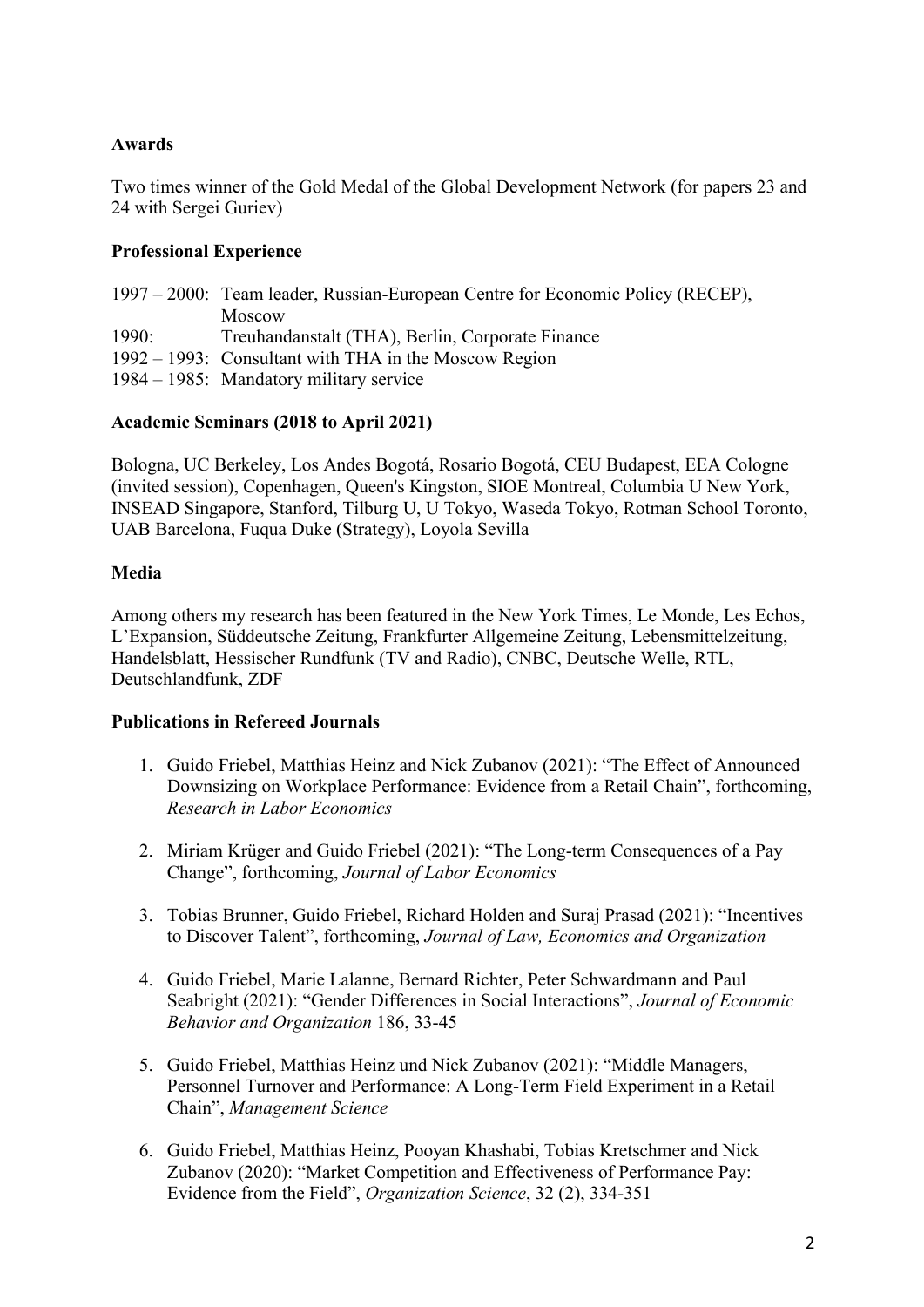- 7. Darwin Cortes, Guido Friebel and Dario Maldonado (2020): "Crime and Education in a Model of Information Transmission", *Annals of Public and Cooperative Economics*, 91, 71-93
- 8. Guido Friebel, Gerard McCullough and Laura Padilla-Angulo (2019): "Product Market Deregulation's Winners and Losers: US Railroads Between 1981 and 2001", *Journal of Transportation Economics and Policy*, 53, 288-313
- 9. Guido Friebel, Michael Kosfeld and Gerd Thielmann (2019): "Trust the Police? Self-Selection of Motivated Agents into the German Police Force", *American Economic Journal (Microeconomics)*, 11 (4), 59-78
- 10. Guido Friebel, Matthias Heinz, Miriam Krüger and Nick Zubanov (2017): "Team Incentives and Performance: Evidence from a Retail Chain", *American Economic Review* 107 (8), 2168-2203
- 11. Emmanuelle Auriol, Guido Friebel and Frauke Lammers (2016): "The Firm as the Locus of Social Comparisons: Internal Labor Markets Versus Up-or-Out", *Journal of Economic Behavior and Organization* 121, 41-59
- 12. Guido Friebel, Jibirila Leinyuy and Paul Seabright (2015): "The Schubert Effect: When Flourishing Businesses Crowd Out Human Capital", *World Development*, 68, 124-135
- 13. Guido Friebel, Gerard McCullough and Laura Padilla (2014) "Patterns of Restructuring: The U.S. Class 1 Railroads from 1984 to 2004", *Journal of Transportation Economics and Policy*, 48, 115-35
- 14. Joël van der Weele, Julija Kulisa, Michael Kosfeld and Guido Friebel (2014): "Resisting Moral Wiggle Room: How Robust is Reciprocity?", *American Economic Journal (Microeconomics),* 6, 256-64
- 15. Guido Friebel and Matthias Heinz (2014): "Media Slant against Foreign Owners: Downsizing", *Journal of Public Economics*, 120, 97-106.
- 16. John Ekberg, Rickard Ericksson and Guido Friebel (2013): "Parental Leave: A Policy Evaluation of the Swedish Daddy-Month Reform", *Journal of Public Economics*, 97, 131-43
- 17. Guido Friebel, Juan-Miguel Gallego and Maria-Pia Mendola (2013): "Xenophobic Attacks, Migration Intentions and networks: Evidence from the South of Africa", *Journal of Population Economics*, 26, 555-91
- 18. Guido Friebel and Helena Schweiger (2013): "Management Quality, Ownership, Firm Performance and Market Pressure in Russia", *Open Economies Review*, 24, 763-88
- 19. Guido Friebel and Sergei Guriev (2012): "Whistle-blowing and Incentives in Firms", *Journal of Economics and Management Strategy*, 21, 1007-27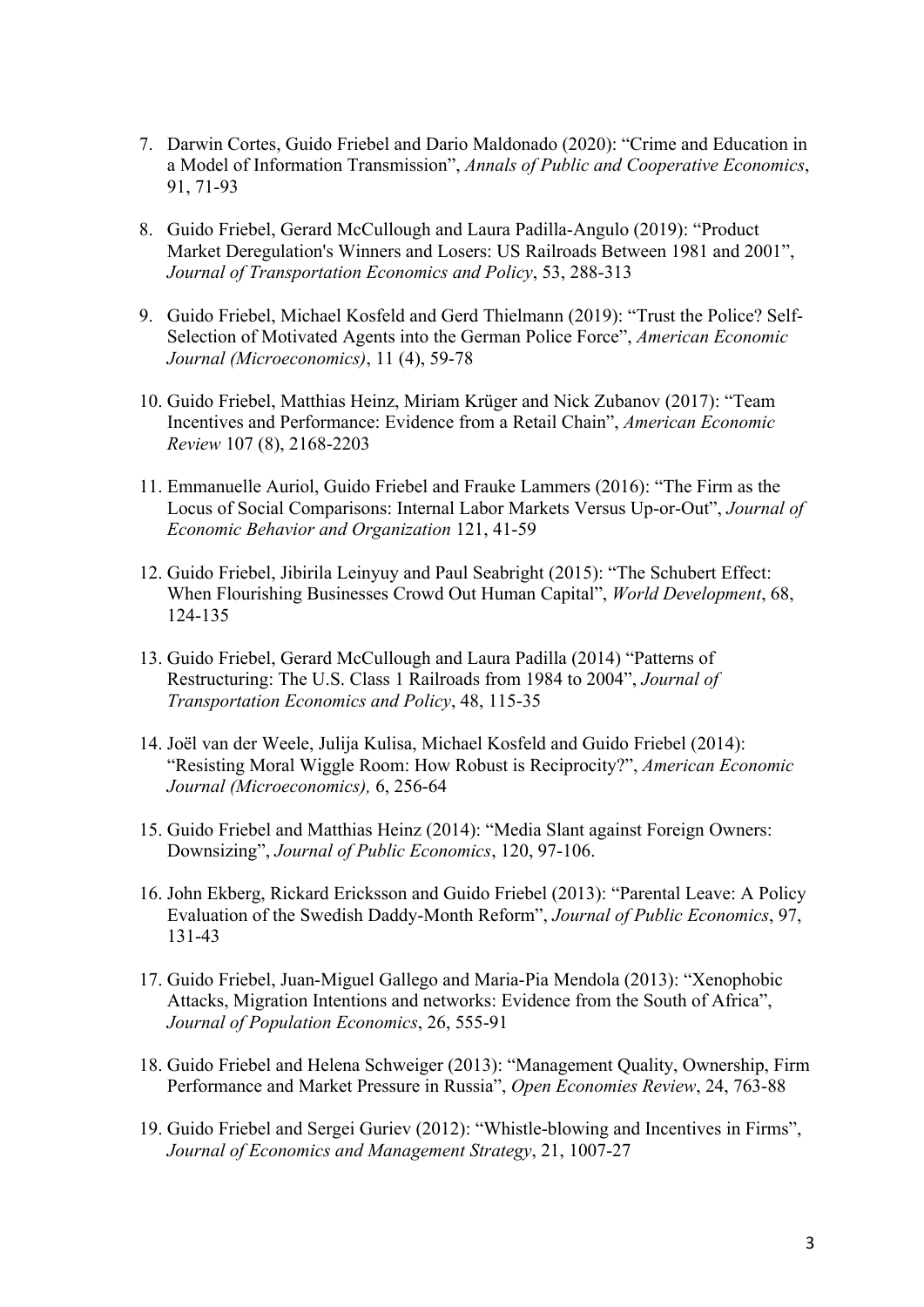- 20. Erik Berglöf, Mike Burkart, Guido Friebel and Elena Paltseva (2012): "Club-in-the-Club: Reform under Unanimity", *Journal of Comparative Economics*, 40, 492-507
- 21. Guido Friebel and Paul Seabright (2011): "Do Women Have Longer Conversations? Telephone Evidence of Gendered Communication Strategies", *Journal of Economic Psychology*, 32, 348–56
- 22. Guido Friebel and Wendelin Schnedler (2010): "Team Governance: Empowerment or Hierarchical Control", *Journal of Economic Behavior and Organization*, 78, 1–13
- 23. Guido Friebel and Michael Raith (2010): "Resource Allocation and Organizational Form", *American Economic Journal (Microeconomics)*, 2, 1-33
- 24. Guido Friebel and Mariassunta Giannetti (2010): "Fighting for Talent: Risk-shifting, Corporate Volatility, and Organizational Change", *Economic Journal*, 119, 1344-73
- 25. Guido Friebel, Marc Ivaldi and Catherine Vibes (2010): "Railway (De)Regulation A European Efficiency Comparison", *Economica*, 77, 77-91
- 26. Guido Friebel and Marco Niffka (2009): "The Functioning of Inter-modal Competition in the Transportation Market: Evidence from the Entry of Low-cost Airlines in Germany", *Review of Network Economics*, 8, 189-211
- 27. Erik Berglöf, Mike Burkart, Guido Friebel and Elena Paltseva (2008): "Widening and Deepening: Reforming the European Union", *American Economic Review (Papers and Proceedings)*, 98, 133-37
- 28. Guido Friebel and Sergei Guriev (2006): "Smuggling Humans: A Theory of Debtfinanced Migration", *Journal of the European Economic Association*, 4, 1085-111
- 29. Guido Friebel and Sergei Guriev (2005): "Attaching Workers Through In-kind Payments: Theory and Evidence from Russia", *The World Bank Economic Review*, 19, 175-202
- 30. Guido Friebel and Alexander Matros (2004): "A Note on CEO Compensation, Elimination Tournaments and Bankruptcy Risk", *Economics of Governance*, 6, 105-11
- 31. Guido Friebel and Michael Raith (2004): "Abuse of Authority and Hierarchical Communication", *The RAND Journal of Economics*, 35, 224-44
- 32. Olivier Debande and Guido Friebel (2004): "A Positive Theory of Give-away Privatization", *International Journal of Industrial Organization*, 22, 1309-25
- 33. Emmanuelle Auriol, Guido Friebel and Lambros Pechlivanos (2002): "Career Concerns in Teams", *Journal of Labor Economics*, 20, 289-307
- 34. Guido Friebel (2000): "Bureaucracies in the Russian Voucher Privatisation", *The Economics of Transition*, 8, 37-57
- 35. Guido Friebel (1995): "Organisational Issues of Trade and Services Privatisation in Russia", *Economic Systems*, 25-58